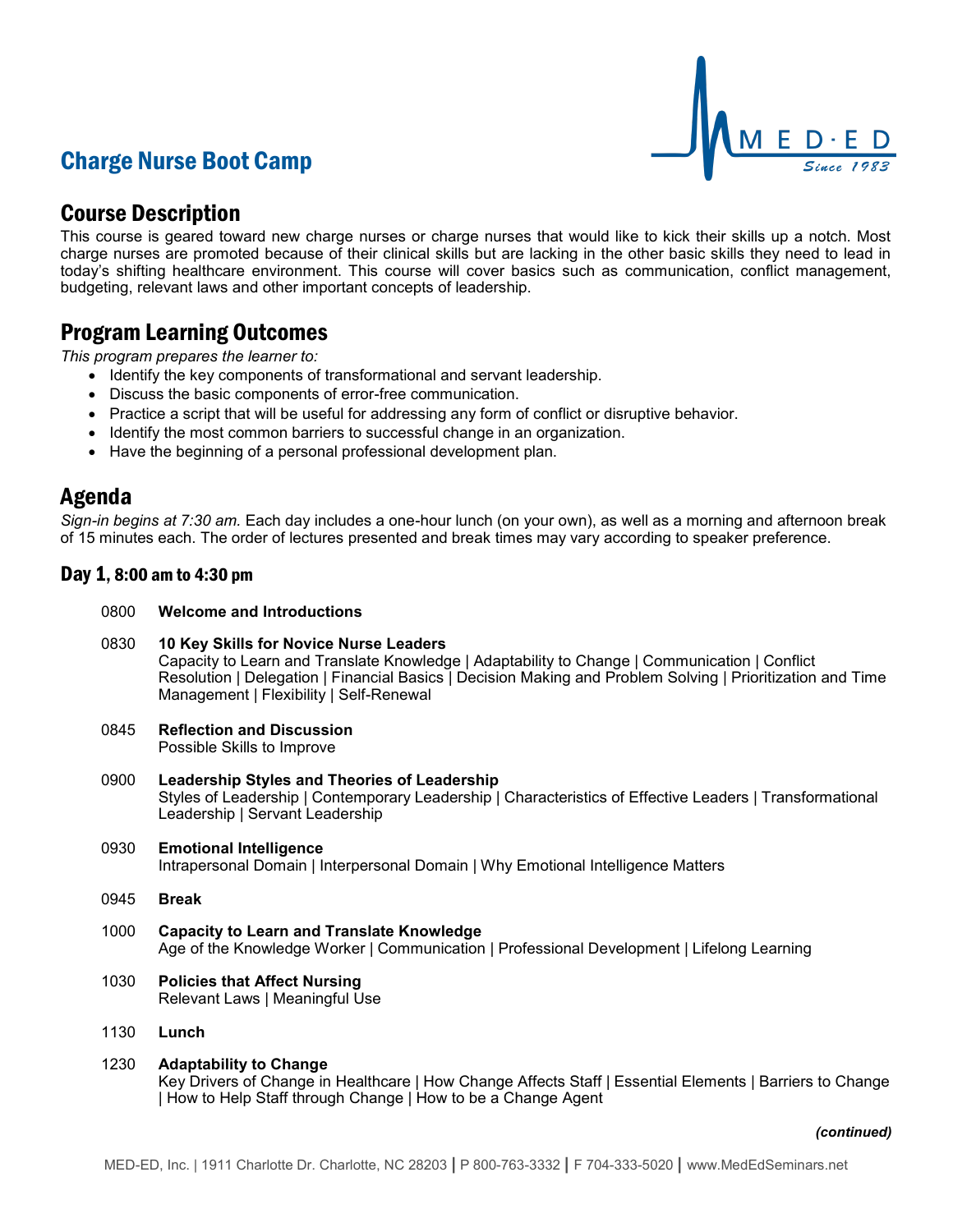#### *(continued)*

| 1315 | <b>Discussion</b><br>Handling Workplace Changes                                                                                                                                         |
|------|-----------------------------------------------------------------------------------------------------------------------------------------------------------------------------------------|
| 1330 | Communication<br>Pressures   Elements   Types   Error-Free Communication   Assertiveness   Barriers   Listening Skills                                                                  |
| 1415 | <b>Break</b>                                                                                                                                                                            |
| 1430 | <b>Generational Diversity</b><br>Four Generations at Work Today   Advantages of a Multicultural Workforce   How to Work Together                                                        |
| 1500 | <b>Conflict and Conflict Resolution</b><br>Why Conflict Happens   Steps to Resolution   Crucial Conversations   Keys to Safe Conversation  <br>Disruptive Behavior   Workplace Violence |
| 1600 | <b>Discussion</b><br>Recent Conflicts   Potential for Different Outcomes                                                                                                                |
| 1615 | Questions                                                                                                                                                                               |

1630 **Adjourn**

## Agenda

### Day 2, 8:00 am to 4:30 pm

| 0800 | <b>Discussion, Questions from Day 1</b> |  |  |  |  |
|------|-----------------------------------------|--|--|--|--|
|------|-----------------------------------------|--|--|--|--|

- 0815 **Customer Service**
- 0915 **Delegation** Five Rights of Delegation | Barriers to Effective Delegation | Why Some Leaders Won't Delegate | Dumping | Willingness of Employees to Accept | When Delegation Fails | Empowerment | Accountability
- 1000 **Basics of Budgeting** Control of Overtime | Affordable Care Act | Cutting Costs | Adding Value | Lean
- 1030 **Prioritization and Time Management** Basics of Time Management | How to Prioritize | Time Wasters | Time Abusers | Tips for Saving Time | Tips for Organization | How to Help Staff Prioritize | Managing Unit Needs | 9 Helpful Suggestions
- 1130 **Lunch**
- 1230 **Flexibility** Stretch Yourself | Optimism | Learning
- 1245 **Coping with Stress and Burnout** Nature of Stress | Causes of Stress | Consequences of Stress | Burnout | Compassion Fatigue | Putting Fun Back into the Workplace | Managing Stress

### 1345 **Discussion** Name Stressors | Recognize Burnout in Staff | Ideas to Decrease Stress

### 1400 **Advancing Your Career**

Envisioning Your Future | Managing Your Career | Finding and Using Mentors | Identifying Learning Needs | Tracking Your Progress | When Your Plans Fail

1430 **Break**

#### *(continued)*